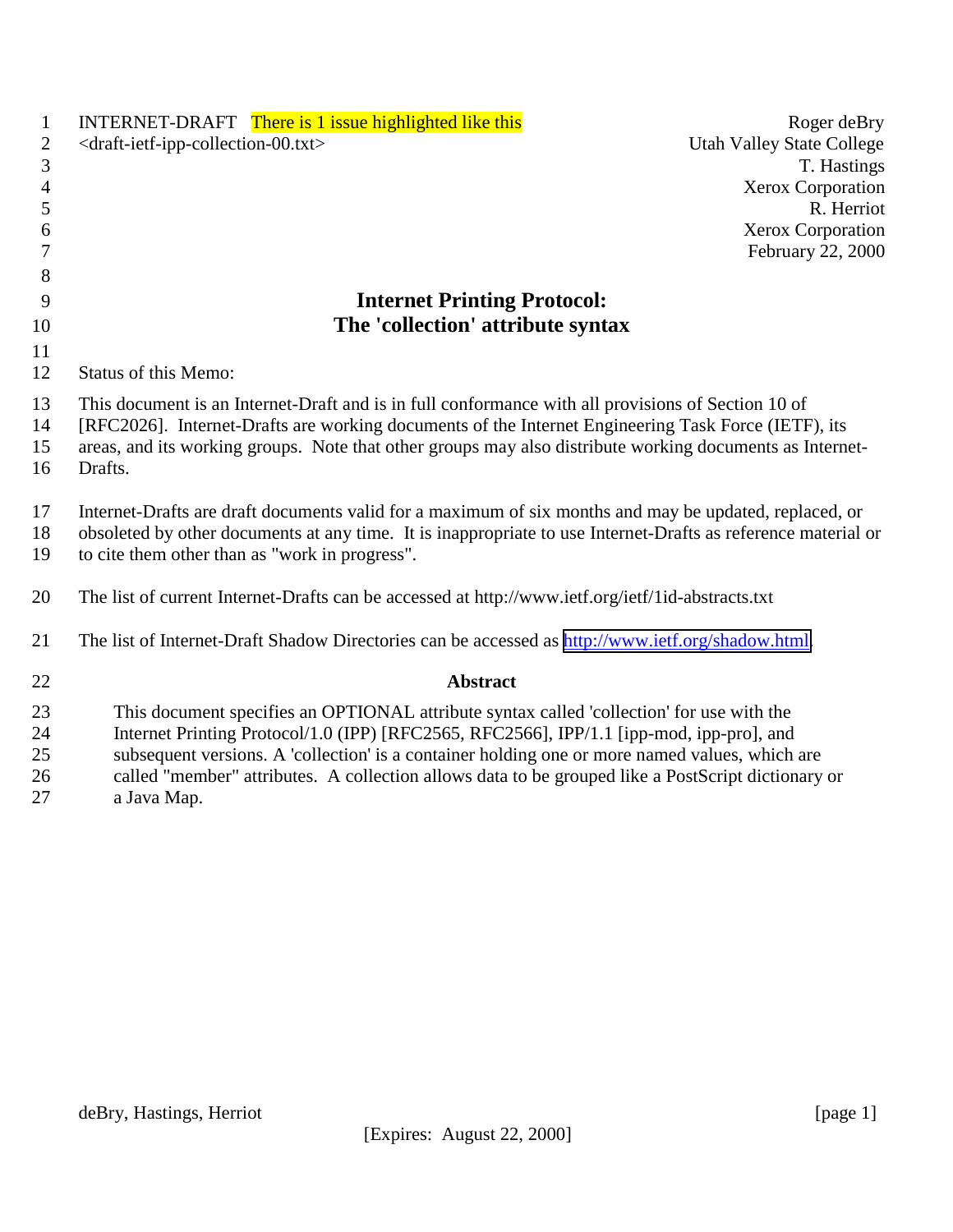- The full set of IPP documents includes:
- Design Goals for an Internet Printing Protocol [RFC2567]
- Rationale for the Structure and Model and Protocol for the Internet Printing Protocol [RFC2568]
- Internet Printing Protocol/1.1: Model and Semantics (this document)
- Internet Printing Protocol/1.1: Encoding and Transport [IPP-PRO]
- Internet Printing Protocol/1.1: Implementer's Guide [IPP-IIG]
- Mapping between LPD and IPP Protocols [RFC2569]
- 

The "Design Goals for an Internet Printing Protocol" document takes a broad look at distributed printing

- functionality, and it enumerates real-life scenarios that help to clarify the features that need to be included
- in a printing protocol for the Internet. It identifies requirements for three types of users: end users, operators, and administrators. It calls out a subset of end user requirements that are satisfied in IPP/1.0. A
- few OPTIONAL operator operations have been added to IPP/1.1.
	- The "Rationale for the Structure and Model and Protocol for the Internet Printing Protocol" document

describes IPP from a high level view, defines a roadmap for the various documents that form the suite of

IPP specification documents, and gives background and rationale for the IETF working group's major

decisions.

The "Internet Printing Protocol/1.1: Encoding and Transport" document is a formal mapping of the abstract

operations and attributes defined in the model document onto HTTP/1.1 [RFC2616]. It defines the

encoding rules for a new Internet MIME media type called "application/ipp". This document also defines

the rules for transporting over HTTP a message body whose Content-Type is "application/ipp". This

document defines a new scheme named 'ipp' for identifying IPP printers and jobs.

The "Internet Printing Protocol/1.1: Implementer's Guide" document gives insight and advice to

implementers of IPP clients and IPP objects. It is intended to help them understand IPP/1.1 and some of

the considerations that may assist them in the design of their client and/or IPP object implementations. For

example, a typical order of processing requests is given, including error checking. Motivation for some of

the specification decisions is also included.

 The "Mapping between LPD and IPP Protocols" document gives some advice to implementers of gateways between IPP and LPD (Line Printer Daemon) implementations.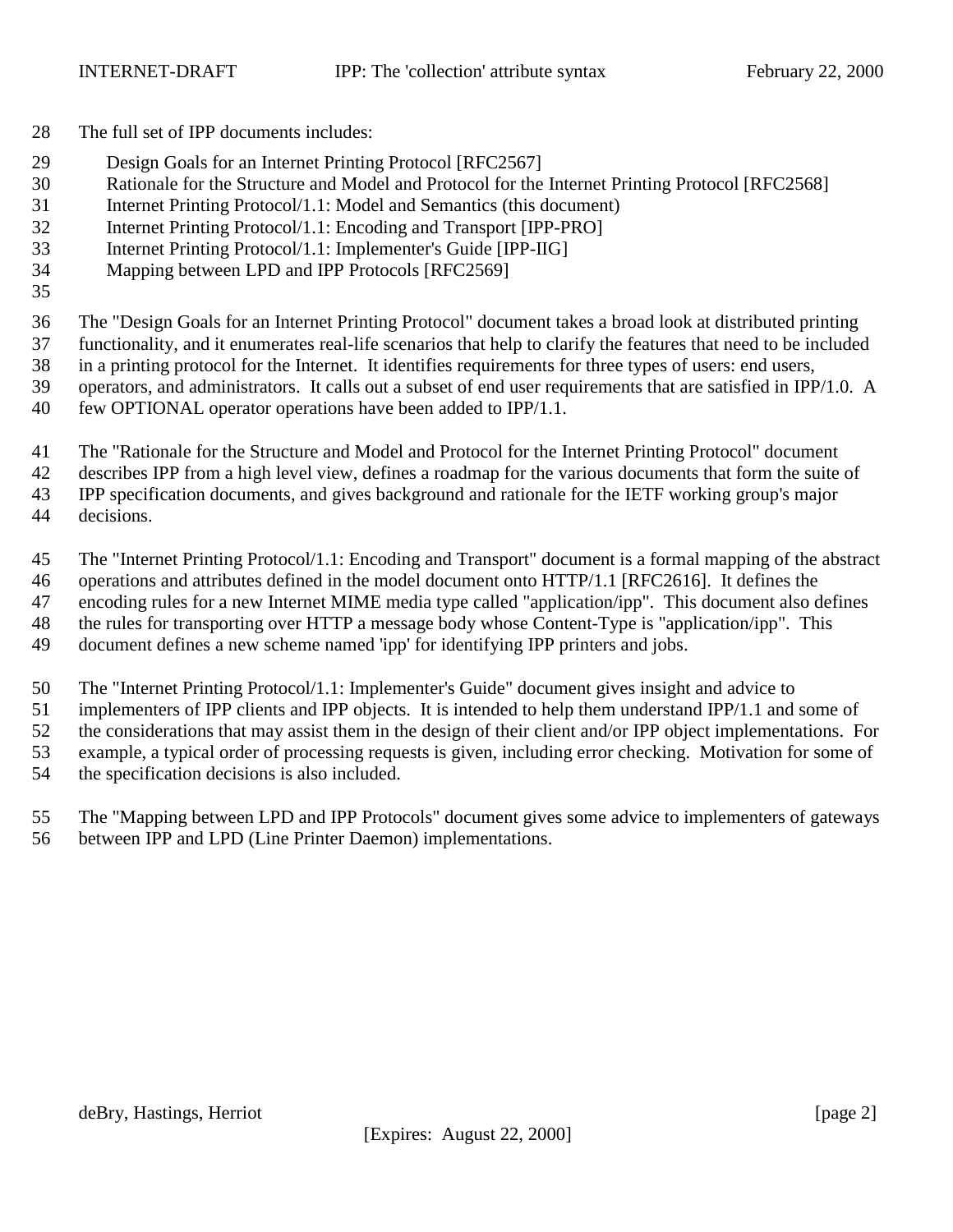| 57 |                 | <b>Table of Contents</b> |  |
|----|-----------------|--------------------------|--|
| 58 | 1               |                          |  |
| 59 | 2               | Solution.                |  |
| 60 | 3               |                          |  |
| 61 | 4               |                          |  |
| 62 | $\mathcal{F}$   |                          |  |
| 63 |                 |                          |  |
| 64 | 6               |                          |  |
| 65 |                 |                          |  |
| 66 | 7               |                          |  |
| 67 |                 |                          |  |
| 68 | 8               |                          |  |
| 69 | 9               |                          |  |
| 70 | 10              |                          |  |
| 71 | 11              |                          |  |
| 72 | 12 <sub>1</sub> |                          |  |
| 73 | 13              |                          |  |
| 74 | 14              |                          |  |
| 75 | 15              |                          |  |
| 76 | 16              |                          |  |
| 77 |                 | 16.1                     |  |
| 78 | 17              |                          |  |
| 79 |                 |                          |  |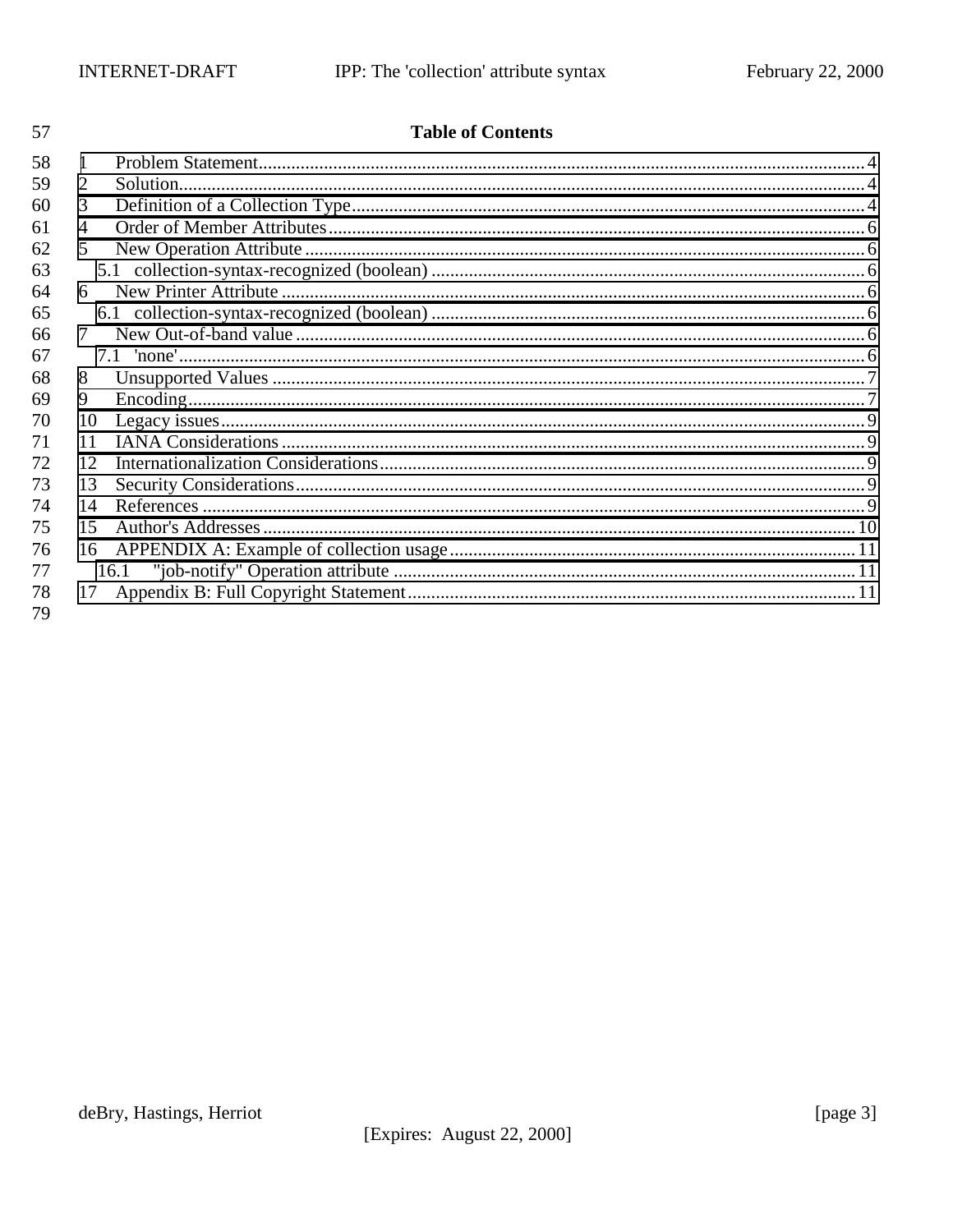<span id="page-3-0"></span>

## **1 Problem Statement**

 IPP supports most of the common data structures that are available in programming languages. It lacks a mechanism for grouping several values of different types. The Java language uses the Map to solve this problem and PostScript has a dictionary.

## **2 Solution**

 The IPP 'collection' is a container holding one or more named values (i.e. attributes), which are called member attributes. A collection also has a type name, which identifies the expected member attributes, as does a subclass of a Java Map. A collection value is similar to a group, such as an operation group. They both consist of a set of attributes.

- The name of each member attribute MUST be unique within a collection, but MAY be the same as the
- name of a member attribute in another collection type and/or MAY be the same as the name of an attribute
- that is not a member of a collection.

A client or Printer is said to "recognize" collections as a single attribute value if it can determine the

beginning and end of a collection value and if it can distinguish attributes within the collection from

 attributes outside of the collection. In order to support legacy IPP implementations, a client MUST indicate that it "recognizes" collections by including the operation attribute "collection-syntax-recognized"

with the value of 'true' in each request. A printer MUST indicate that it "recognizes" collections by

supporting the attribute "collection-syntax-recognized" with the value of 'true'.

The fact that a Printer recognizes collections does not require the printer to support collection values of

attributes that are defined to have values of collections and other attribute syntaxes. For example, if an

attribute is defined to have the attribute syntax: (type3 keyword | name | collection), a Printer that

recognizes collections MAY support only keyword values of such an attribute.

 Each member attribute can have any attribute syntax type, including 'collection', and can be either single- valued or multi-valued. The length of a collection value is not limited. However, the length of each member attribute MUST NOT exceed the limit of its attribute syntax.

 The member attributes in a collection can be in any order. When a client sends the Printer a collection, the order that the Printer stores the value and the order returned in a response MAY be different from the order 108 sent by the client.

- If a collection contains two or more member attributes with the same attribute name, the collection is not
- well formed. The receiver of such a collection MAY either treat the collection as a bad value or ignore all
- but one of the identically named member attributes.

# **3 Definition of a Collection Type**

 When a specification defines an attribute "xxx" whose syntax type is 'collection' or '1setOf collection', it must define following aspects of the attribute.

deBry, Hastings, Herriot [page 4]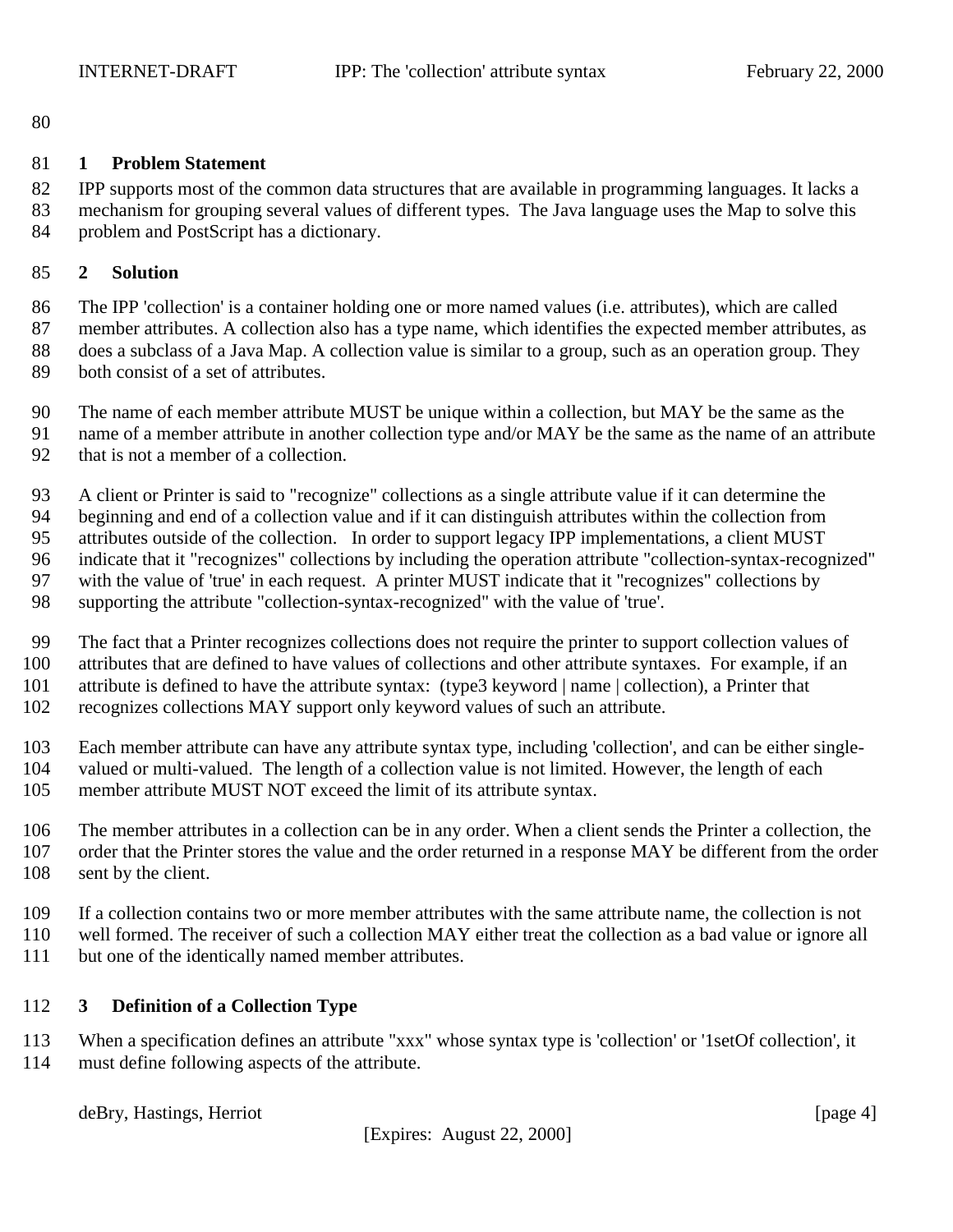- 115 1. The name of the attribute "xxx" 2. Its syntax type, which includes a collection syntax-type 3. Its default-value is specified by a) the attribute's definition b) an attribute, such as "xxx-default", which may have a collection value 4. Its supported values, which may be specified by one of: a) the attribute's definition b) a boolean attribute, such as "xxx-supported", which is true if the attribute is supported. The supported values are specified by the attribute's definition which specifies the supported values for each member of a collection or the "yyy-supported" that specifies the value supported for the "yyy" member attribute. c) an attribute, such as "xxx-supported", which contains the explicit collection values and other values supported. 5. the name of the collection type, whose characters are the same as those for a keyword. 6. the following information about each "yyy" member attribute: a) its name, which is a keyword like all attributes. It must be unique within the collection type. b) its syntax type, which may be any IPP syntax type, including 'collection'. If the attribute syntax type starts with "1setOf", the member attribute is multi-valued. c) its supported values, either enumerated explicitly or specified by the values of a referenced attribute which may be specified by either: − the attribute's definition − an attribute, such as "yyy-supported", which contains the explicit values supported. The "yyy-supported" attribute is a Printer attribute and not in a collection. For example, if a collection contains the "media" attribute and its supported values are specified by the "media-supported" attribute, the "media-supported" attribute is the same Printer attribute 140 that the "media" attribute uses. 141 d) whether "yyy" MUST be or MAY be supplied by a client in a request.
- e) the default value of "yyy" if it is OPTIONAL for a client to supply the "yyy" attribute in a request. The default value is specified by either: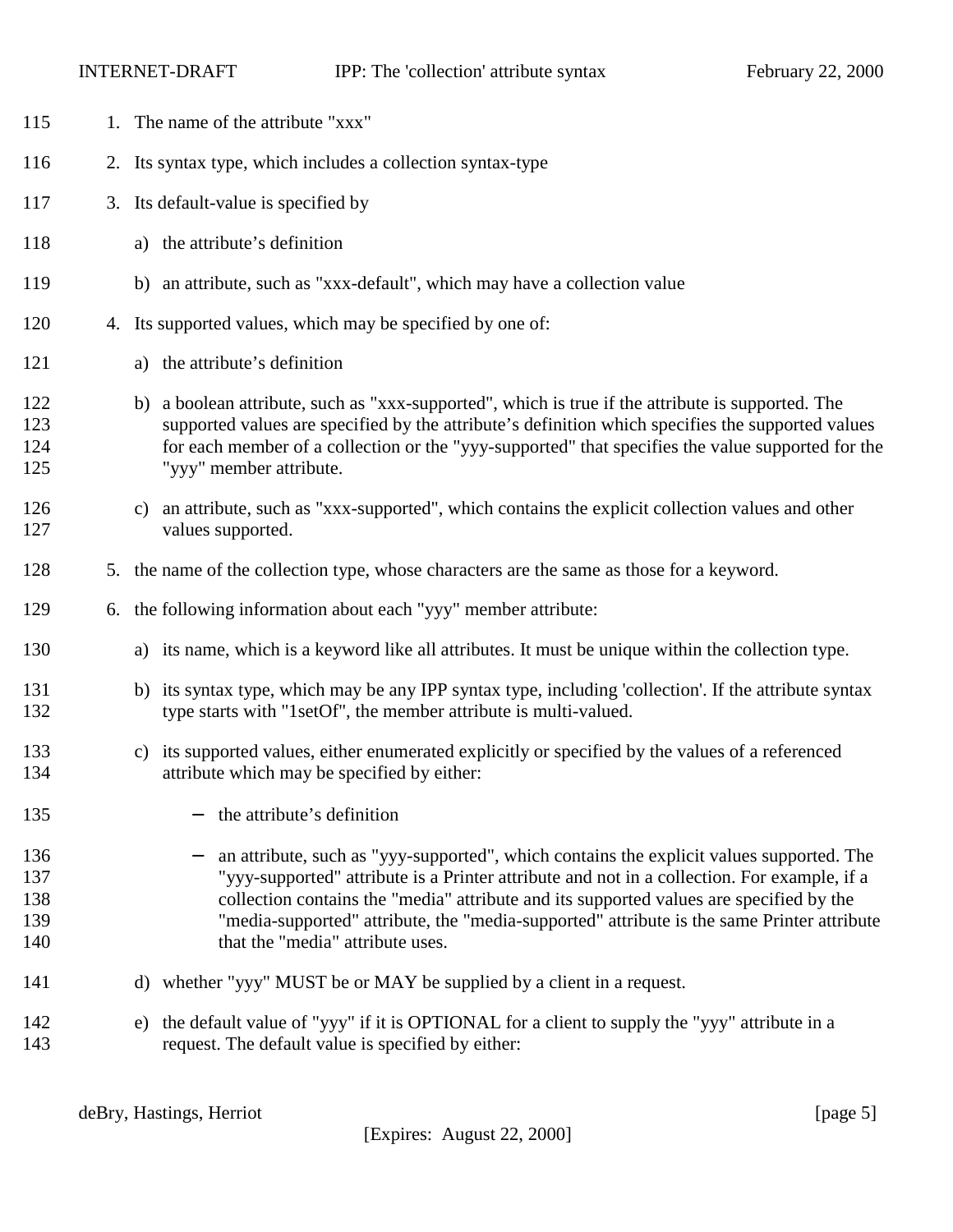- <span id="page-5-0"></span>144 − the attribute's definition
- − an attribute, such as "yyy-default", which may have a collection value
- 146 f) whether "yyy" MUST be or MAY be supported by the printer.
- g) the semantics of "yyy".

## **4 Order of Member Attributes**

 The member attributes of a collection value are unordered. A Printer and a client MUST accept member attributes of a collection in any order. Therefore, a Printer and a client MAY send the member attributes of a collection value in any order. A Printer NEED NOT return member attributes to a client in the order received from a client.

## **5 New Operation Attribute**

## *5.1 collection-syntax-recognized (boolean)*

A client MUST include this operation attribute with a value of 'true' in each request if it recognizes the

 collection-syntax. If a client does not include this operation attribute or its value is not 'true' in a request, then a Printer MUST NOT return a collection in a response.

 ISSUE 01: If a Printer creates a notification subscription [ipp-ntfy] with a request that does not include "collection-syntax-recognized" (boolean) operation attribute with a value of 'true', then a Printer MUST 160 NOT send a collection in a Notification to a Notification Recipient?

## **6 New Printer Attribute**

## *6.1 collection-syntax-recognized (boolean)*

 A Printer MUST support this attribute with a value of 'true' if it recognizes the collection-syntax. If a Printer does not support this attribute or its value is not 'true', then a client MUST NOT send a collection in a request.

## **7 New Out-of-band value**

#### *7.1 'none'*

| 'none' | The specified Job Template attribute in the request MUST NOT be applied to the job.<br>Specifically, this value overrides the Printer's "xxx-default" attribute value for the Job |
|--------|-----------------------------------------------------------------------------------------------------------------------------------------------------------------------------------|
|        | <sup>1</sup> Template attribute, if one exists.                                                                                                                                   |

deBry, Hastings, Herriot [page 6] [page 6]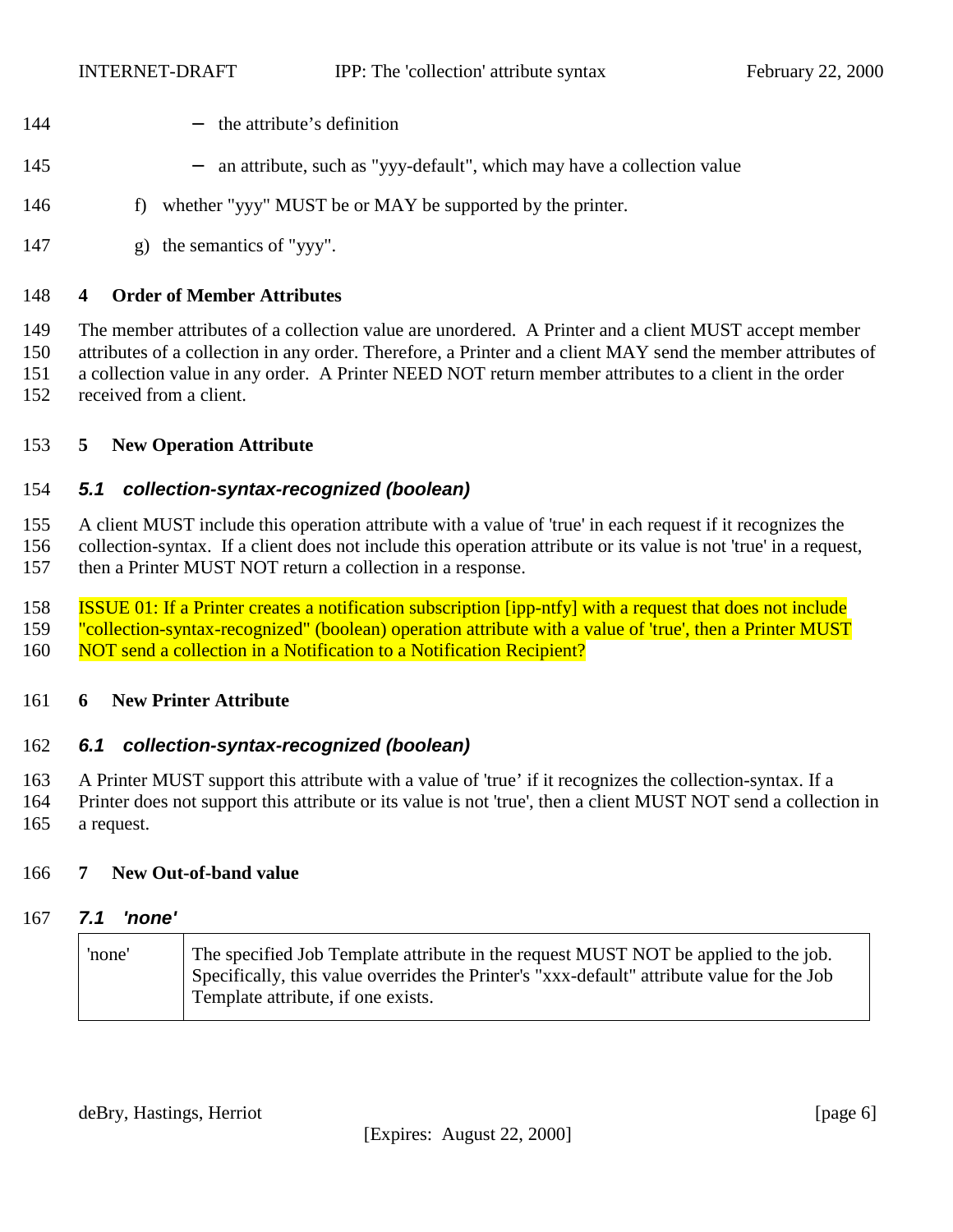<span id="page-6-0"></span>This "out-of-band" value allows a client to specify "turn-off" a feature that is specified by an attribute

 whose value is a collection. Because a client specifies a value, the Printer uses the client-specified value and not the Printer's default value.

 If a Printer supports the use of the 'collection' attribute syntax for an attribute, a Printer MUST support the use of the "out-of-band" value 'none'.

- A Printer MUST support the "out-of-band" value 'none' as the value for an attribute "xxx" if:
- − the definition of the attribute specifies 'none' MUST be supported AND
- − the definition of the attribute specifies 'none' MAY be supported and it is a value of the attribute "xxx-supported".

## **8 Unsupported Values**

- The rules for returning an unsupported collection attribute are an extension to the current rules.
- If a collection contains unrecognized, unsupported member attributes and/or conflicting values, the
- attribute returned in the Unsupported Group is a collection containing the unrecognized, unsupported
- member attributes, and/or conflicting values. The unrecognized member attributes have an out-of-band
- value of 'unsupported' (see the beginning of [ipp-mod] section 4.1). The unsupported member
- attributes and conflicting values have their unsupported values.

## **9 Encoding**

 This section defines the encoding of a collection syntax type. A collection is encoded by using three new tags:

| Tag name        | Tag value | Meaning                     |  |
|-----------------|-----------|-----------------------------|--|
| beginCollection | 0x34      | Begin the named collection. |  |
| endCollection   | 0x37      | End the named collection.   |  |
|                 |           |                             |  |

187 A collection value is encoded as a sequence of attribute values preceded by a beginCollection value and

followed by an endCollection value. The value field of a beginCollection and an endCollection both

contain the name of the collection type, which is a string of ASCII characters. These values allow a

receiver to optionally match an endCollection value with a beginCollection. A 1setOf collection is encoded

using the rules for 1setOf and collectionThe name field for the endCollection must be empty. The following

example is written in the style of the IPP/1.1 "Encoding and Transport" document [ipp-pro]. The following

example is for a job-notify attribute containing a set of 2 collections.

## **Octets Symbolic Value Protocol field comments**

deBry, Hastings, Herriot [page 7]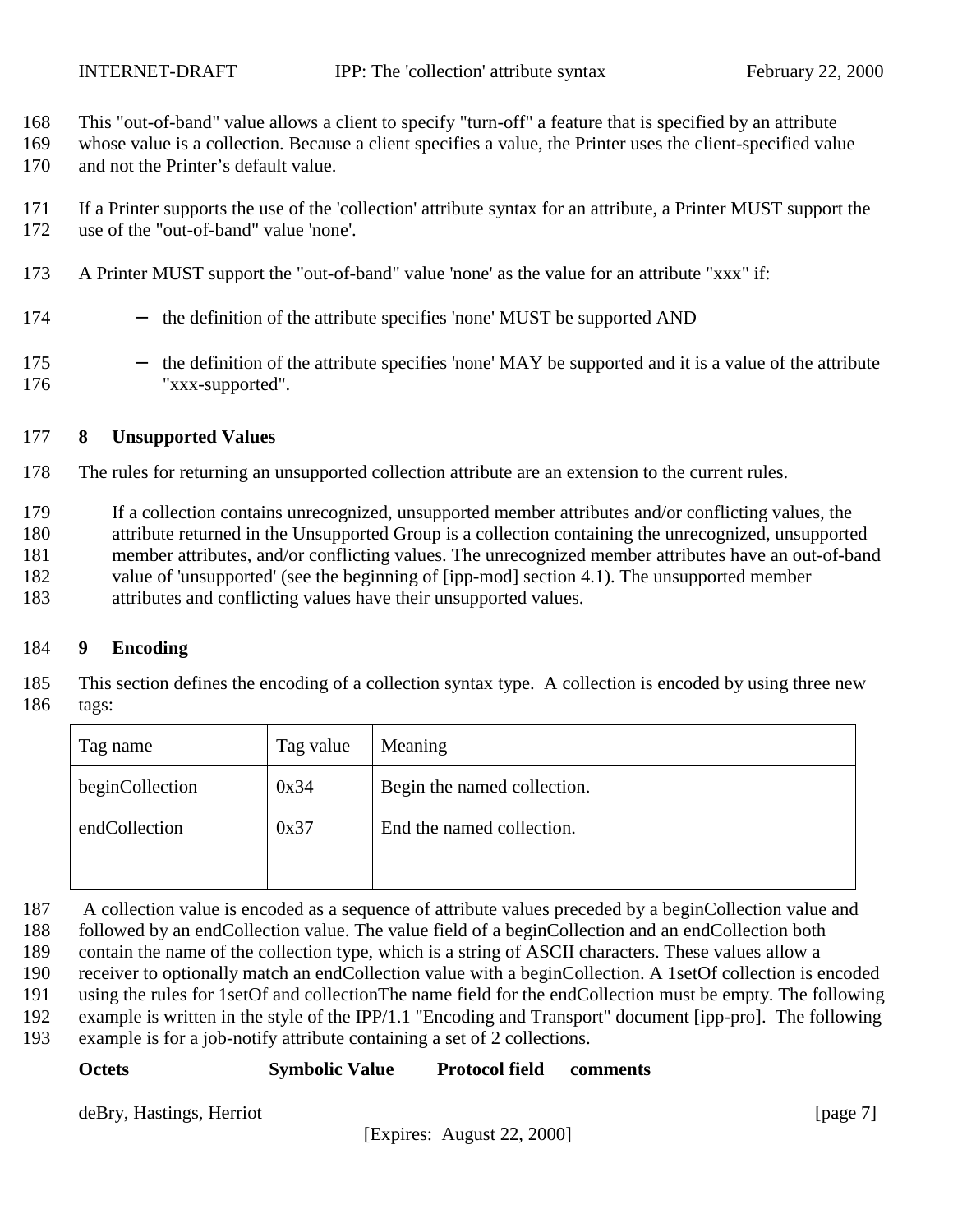| <b>Octets</b>        | <b>Symbolic Value</b> | <b>Protocol field</b> | comments                            |
|----------------------|-----------------------|-----------------------|-------------------------------------|
| 0x34                 | beginCollection       | value-tag             | Beginning of the collection         |
| 0x000a               |                       | name-length           |                                     |
| job-notify           | job-notify            | Name                  |                                     |
| 0x000f               |                       | Value-length          |                                     |
| job-notify-coll      | job-notify-coll       | Value                 | Collection type                     |
| 0x45                 | uri type              | value-tag             | "notify-recipients" attribute       |
| 0x0010               |                       | name-length           |                                     |
| notify-recipient     | notify-recipient      | Name                  |                                     |
| 0x0013               |                       | value-length          |                                     |
| ipp-notify:port=700  |                       | Value                 |                                     |
| 0x44                 | keyword type          | value-tag             | "notify-event-groups" attribute     |
| 0x000d               |                       | name-length           |                                     |
| notify-events        |                       | Name                  |                                     |
| 0x0d                 |                       | value-length          |                                     |
| job-completed        |                       | Value                 |                                     |
| 0x44                 | keyword type          | value-tag             | 2nd "notify-event-groups" attribute |
| 0x0000               |                       | name-length           | 0 length means next multiple value  |
| 0x0011               |                       | value-length          |                                     |
| job-state-changed    | job-completion        | Value                 |                                     |
| 0x37                 | endCollection         | value-tag             |                                     |
| 0x0000               |                       | name-length           |                                     |
| 0x000f               |                       | value-length          |                                     |
| job-notify-coll      |                       | Value                 | Matches value of beginCollection    |
| 0x34                 | beginCollection       | value-tag             | Separator between collection values |
| 0x0000               |                       | name-length           |                                     |
| 0x000f               |                       | value-length          |                                     |
| job-notify-coll      |                       | Value                 | Matches value of beginCollection    |
| 0x45                 | uri type              | value-tag             | "notify-recipients" attribute       |
| 0x0010               |                       | name-length           |                                     |
| notify-recipient     |                       | Name                  |                                     |
| 0x0014               |                       | value-length          |                                     |
| mailto:smith@foo.com |                       | Value                 |                                     |
| 0x44                 | keyword type          | value-tag             | "notify-event-groups" attribute     |
| 0x000d               |                       | name-length           |                                     |
| notify-events        |                       | Name                  |                                     |
| 0x0d                 |                       | value-length          |                                     |
| job-completed        |                       | Value                 |                                     |
| 0x37                 | endCollection         | value-tag             | End of last collection              |
| 0x0000               |                       | name-length           |                                     |
| 0x000f               |                       | value-length          |                                     |
| job-notify-coll      |                       | Value                 | Matches value of beginCollection    |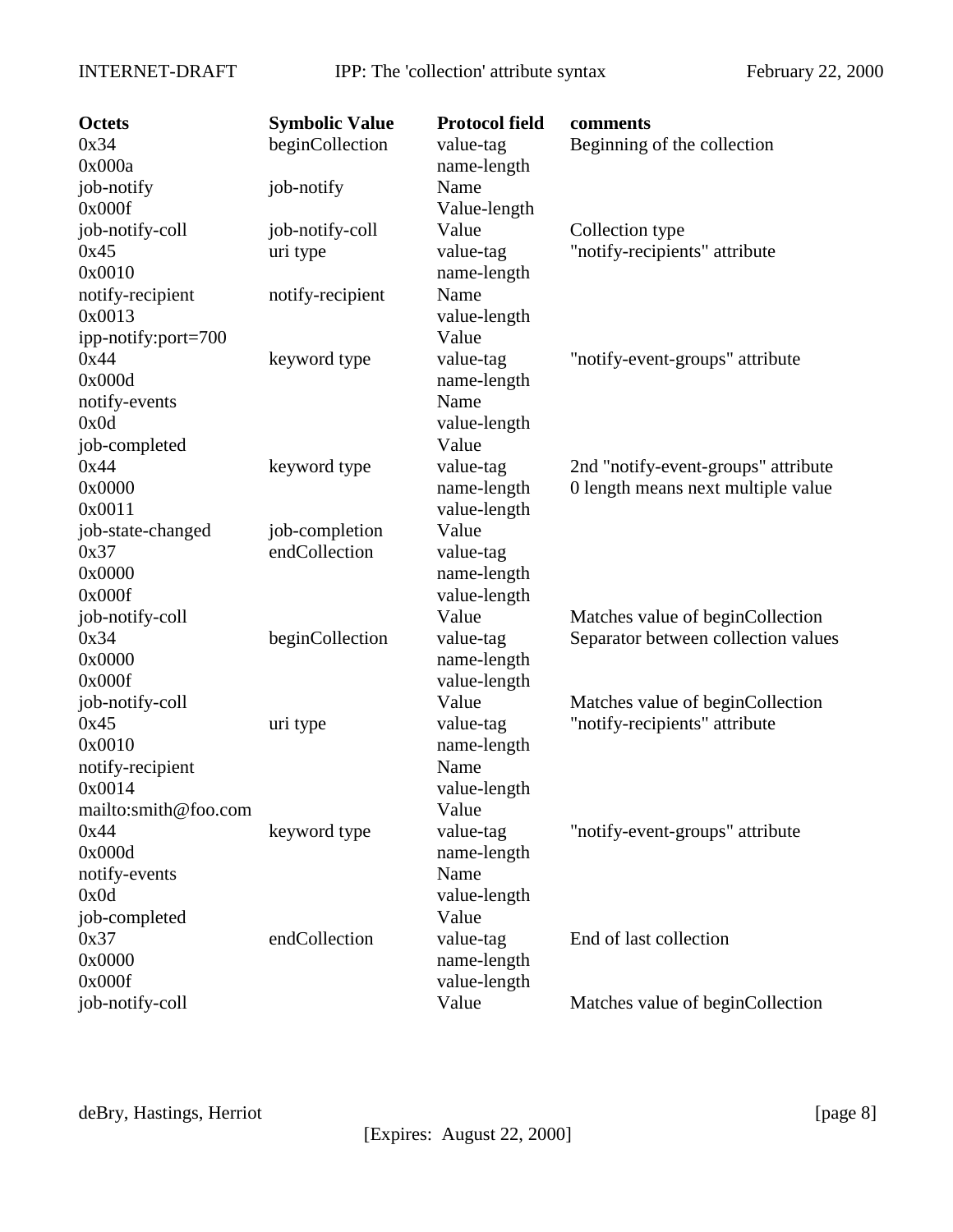## <span id="page-8-0"></span>**10 Legacy issues**

- If a client recognizes collections in responses, it MUST include the "collection-syntax-recognized"
- operation attribute with the value of 'true' in each operation whether or not the request contains a collection.
- If a Printer recognizes collections in requests, it MUST support the "collection-syntax-recognized" Printer Description attribute with the value of 'true'.
- A client that supports collections MUST NOT send collections in a request to a Printer that does not recognize collections.
- A Printer that supports collections MUST NOT return collections in a response to a client that does not recognize collections.
- Although a client or Printer that doesn't recognize collections will skip over the beginCollection and
- endCollection tags as unrecognized syntax types, the client or Printer will mistakenly assume that the
- member attributes are outside of the unrecognized collection. Thus it is important that clients and Printers
- 206 that don't recognize collections not receive them.

## **11 IANA Considerations**

 This attribute syntax will be registered with IANA after the WG approves its specification according to the procedures for extension of the IPP/1.1 Model and Semantics [ipp-mod].

## **12 Internationalization Considerations**

- This attribute syntax by itself has no impact on internationalization. However, the member attributes that
- are subsequently defined for use in a collection may have internationalization considerations, as may any
- attribute, according to [ipp-mod].

# **13 Security Considerations**

- This attribute syntax causes no more security concerns than any other attribute syntax. It is only the
- attributes that are subsequently defined to use this or any other attribute syntax that may have security
- concerns, depending on the semantics of the attribute, according to [ipp-mod].

## **14 References**

- [ipp-mod]
- Isaacson, S., deBry, R., Hastings, T., Herriot, R., Powell, P., "Internet Printing Protocol/1.1: Model and Semantics" draft-ietf-ipp-model-v11-04.txt, June 23, 1999.

## [ipp-ntfy]

 Isaacson, S., Martin, J., deBry, R., Hastings, T., Shepherd, M., Bergman, R. " Internet Printing Protocol/1.0 & 1.1: IPP Event Notification Specification" draft-ietf-ipp-not-spec-02.txt, work in progress, February 2, 2000.

deBry, Hastings, Herriot [page 9]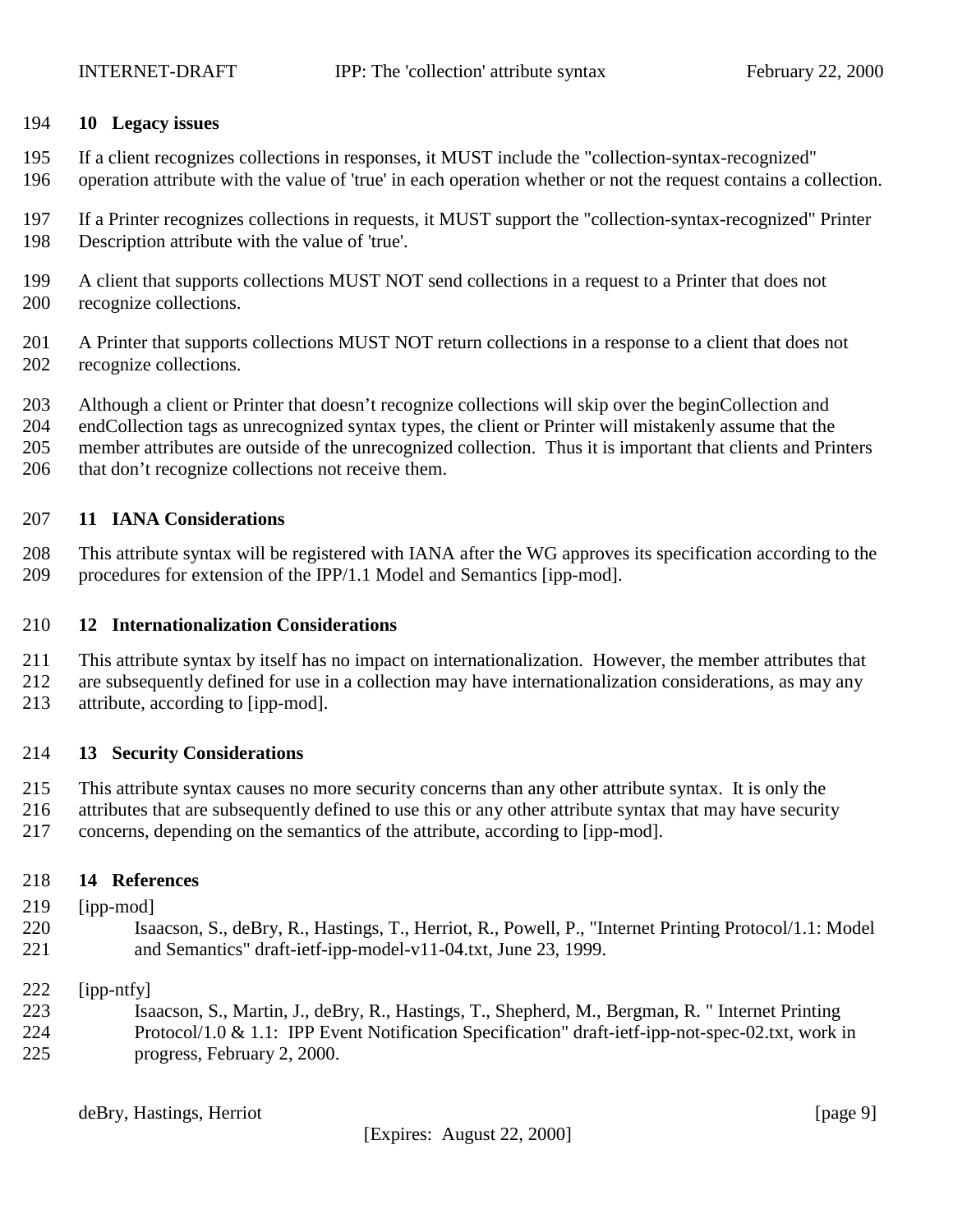<span id="page-9-0"></span>

| 226<br>227<br>228 | [ipp-pro]<br>Herriot, R., Butler, S., Moore, P., Turner, R., "Internet Printing Protocol/1.1: Encoding and<br>Transport", draft-ietf-ipp-protocol-v11-03.txt, June 23, 1999. |
|-------------------|------------------------------------------------------------------------------------------------------------------------------------------------------------------------------|
| 229<br>230<br>231 | $[RFC2565]$<br>Herriot, R., Butler, S., Moore, P., Tuner, R., "Internet Printing Protocol/1.0: Encoding and<br>Transport", RFC 2565, April 1999.                             |
| 232<br>233<br>234 | [RFC2566]<br>R. deBry, T. Hastings, R. Herriot, S. Isaacson, P. Powell, "Internet Printing Protocol/1.0: Model and<br>Semantics", RFC 2566, April 1999.                      |
| 235<br>236        | [RFC2567]<br>Wright, D., "Design Goals for an Internet Printing Protocol", RFC 2567, April 1999.                                                                             |
| 237<br>238<br>239 | [RFC2568]<br>Zilles, S., "Rationale for the Structure and Model and Protocol for the Internet Printing Protocol",<br>RFC 2568, April 1999.                                   |
| 240<br>241<br>242 | [RFC2569]<br>Herriot, R., Hastings, T., Jacobs, N., Martin, J., "Mapping between LPD and IPP Protocols", RFC<br>2569, April 1999.                                            |
| 243<br>244<br>245 | [RFC2616]<br>R. Fielding, J. Gettys, J. Mogul, H. Frystyk, L. Masinter, P. Leach, T. Berners-Lee, "Hypertext<br>Transfer Protocol - HTTP/1.1", RFC 2616, June 1999.          |
| 246               | 15 Author's Addresses                                                                                                                                                        |
| 247               | <b>Tom Hastings</b>                                                                                                                                                          |
| 248               | Xerox Corporation                                                                                                                                                            |
| 249               | 737 Hawaii St. ESAE 231                                                                                                                                                      |
| 250               | El Segundo, CA 90245                                                                                                                                                         |
| 251               |                                                                                                                                                                              |
| 252               | Phone: 310-333-6413                                                                                                                                                          |
| 253               | Fax: 310-333-5514                                                                                                                                                            |
| 254               | e-mail: hastings@cp10.es.xerox.com                                                                                                                                           |
| 255               |                                                                                                                                                                              |
| 256               | Robert Herriot                                                                                                                                                               |
| 257               | Xerox Corp.                                                                                                                                                                  |

- 3400 Hill View Ave, Building 1
- Palo Alto, CA 94304
- Phone: 650-813-7696 Fax: 650-813-6860

deBry, Hastings, Herriot [page 10]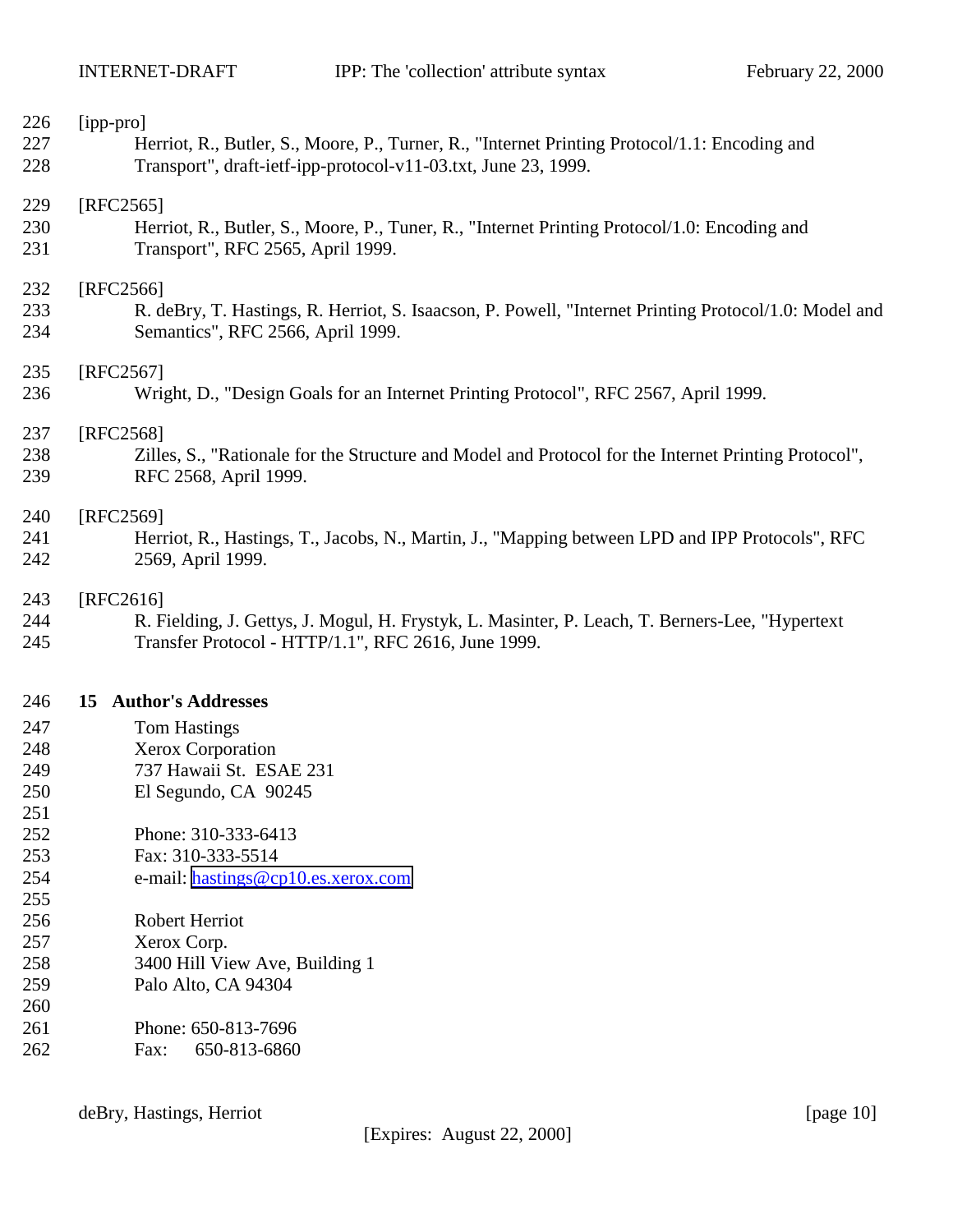<span id="page-10-0"></span>263 e-mail: robert.herriot@pahv.xerox.com

| ∠∪⊤ |                           |
|-----|---------------------------|
| 265 | Roger deBry               |
| 266 | Utah Valley State College |

- 267 Orem, UT 84058
- 268
- 269 Phone: (801) 222-8000
- 270 EMail: debryro@uvsc.edu

## 271 **16 APPENDIX A: Example of collection usage**

272 This section describes one collection Job Template example.

## 273 *16.1 "job-notify" Operation attribute*

- 274 The following example illustrates the definition of a collection attribute for the "job-notify" operation
- 275 attribute (see [ipp-ntfy]). Each column of the table corresponds to information that is required for member 276 attributes. Only the semantics have been omitted.
- 277

 $264$ 

| Member name                            | Member type          | Supported-values                         | Client supplied/<br>default                           | Printer<br>support |
|----------------------------------------|----------------------|------------------------------------------|-------------------------------------------------------|--------------------|
| notify-recipient                       | uri                  | notify-recipient-<br>schemes-supported   | <b>MUST</b>                                           | <b>MUST</b>        |
| notify-events                          | 1setOf type2 keyword | notify-events-<br>supported              | notify-events-default                                 | <b>MUST</b>        |
| subscriber-user-data                   | octetString(63)      | $\langle$ any octet string $>$           | <empty octetstring=""></empty>                        | <b>MUST</b>        |
| notify-attributes-<br>charset          | charset              | charset-supported                        | attributes-charset in<br>operation group              | <b>MAY</b>         |
| notify-attributes-<br>natural-language | naturalLanguage      | generated-natural-<br>language-supported | attributes-natural-<br>language in<br>operation group | <b>MAY</b>         |

278 Note: for the "client supplied/default" column, the default is specified if it is OPTIONAL for the client to 279 supply the member attribute in a request.

# 280 **17 Appendix B: Full Copyright Statement**

281 Copyright (C) The Internet Society (1998,1999). All Rights Reserved

282 This document and translations of it may be copied and furnished to others, and derivative works that

283 comment on or otherwise explain it or assist in its implementation may be prepared, copied, published and

284 distributed, in whole or in part, without restriction of any kind, provided that the above copyright notice